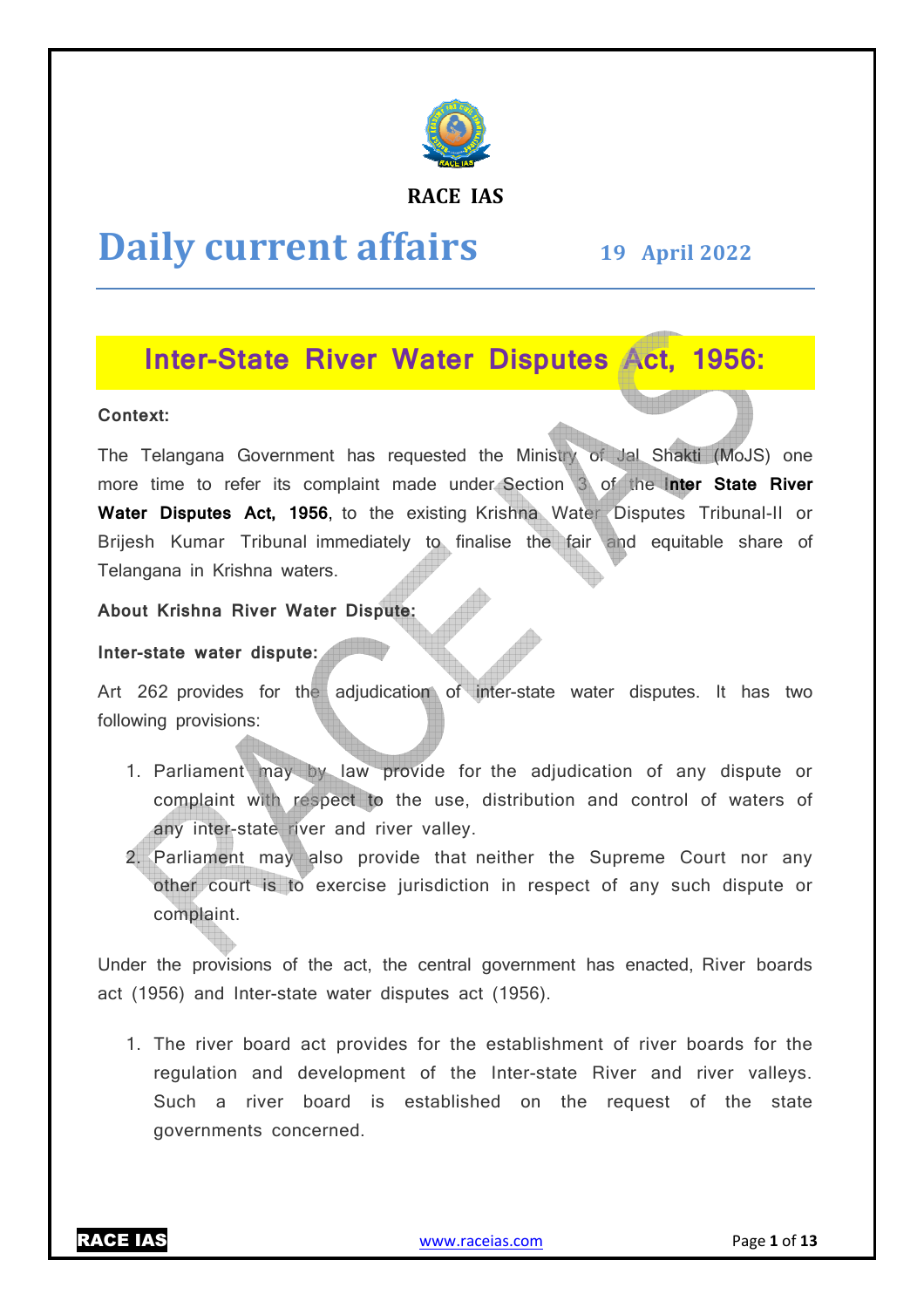2. The inter-state water dispute act empowers the central government to set up an ad hoc tribunal for the adjudication of a dispute between the two or more states in relation to the water of an inter-state river. The decision of the tribunal would be final and binding. Furthermore, the act bars the SC and any other court to have jurisdiction in this matter.

#### **Issues surrounding the interstate Water Dispute Act, 1956:**

The Inter State Water Dispute Act, 1956 which provides the legal framework to address such disputes suffers from many drawbacks as it does not fix any time limit for resolving river water disputes.

Delays are on account of no time limit for adjudication by a Tribunal, no upper age limit for the Chairman or the Members, work getting stalled due to occurrence of any vacancy and no time limit for publishing the report of the Tribunal.

The River Boards Act 1956, which is supposed to facilitate inter-state collaboration over water resource development, remained a 'dead letter' since its enactment.

Surface water is controlled by Central Water Commission (CWC) and ground water by Central Ground Water Board of India (CGWB). Both bodies work independently and there is no common forum for common discussion with state governments on water management.

#### **Sources: the Hindu**

## **India gets S-400 training equipment:**

#### Context:

S-400 training equipment and simulators have arrived in India from Russia.

• However, there is a delay in the delivery of the second regiment of S-400 from Russia due to the ongoing war in Ukraine.

#### **Concerns for India:**

There is the threat of U.S. sanctions under CAATSA (Countering America's Adversaries Through Sanctions Act) on India for imports from Russia. However, nothing is clear as of now.

**What is the S-400 air defence missile system? Why does India need it?**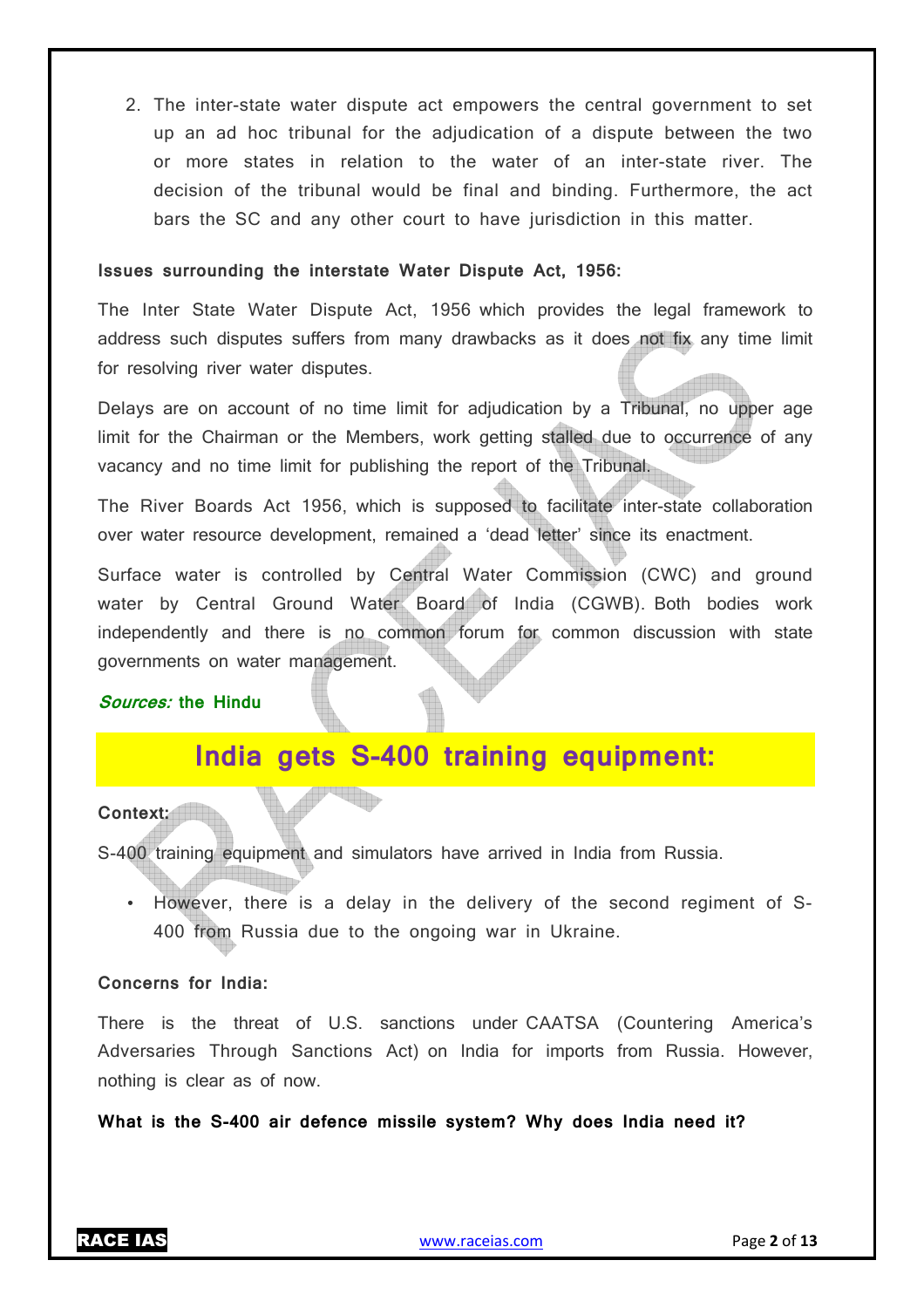The S-400 Triumf is a mobile, surface-to-air missile system (SAM) designed by Russia.

• It is the most dangerous operationally deployed modern long-range SAM (MLR SAM) in the world, considered much ahead of the USdeveloped Terminal High Altitude Area Defense system (THAAD).



### **What is CAATSA, and how did the S-400 deal fall foul of this Act?**

- Countering America's Adversaries through Sanctions Act (CAATSA)'s core objective is to counter Iran, Russia and North Korea through punitive measures.
- Enacted in 2017.
- Includes sanctions against countries that engage in significant transactions with Russia's defence and intelligence sectors.

#### **What sanctions will be imposed?**

1. prohibition on loans to the sanctioned person.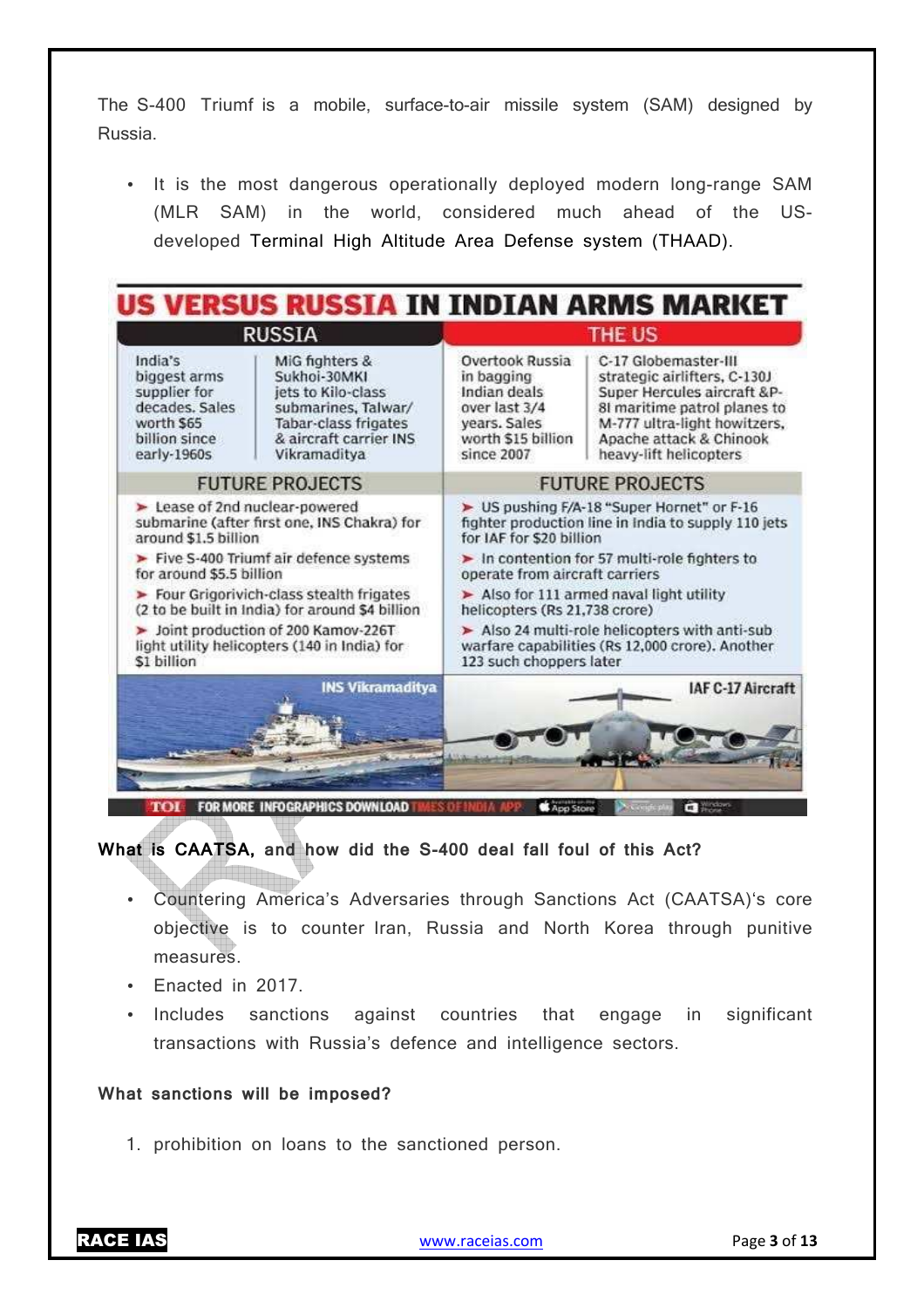- 2. prohibition of Export-Import bank assistance for exports to sanctioned persons.
- 3. prohibition on procurement by United States Government to procure goods or services from the sanctioned person.
- 4. denial of visas to persons closely associated with the sanctioned person.



#### **Significance of the deal:**

The S-400 decision is a very strong example of how advanced our defence and strategic partnership is, and how strong Indian sovereignty is, to choose its international partners, especially when it comes to issues of national interest and national security.

#### **Sources: the Hindu.**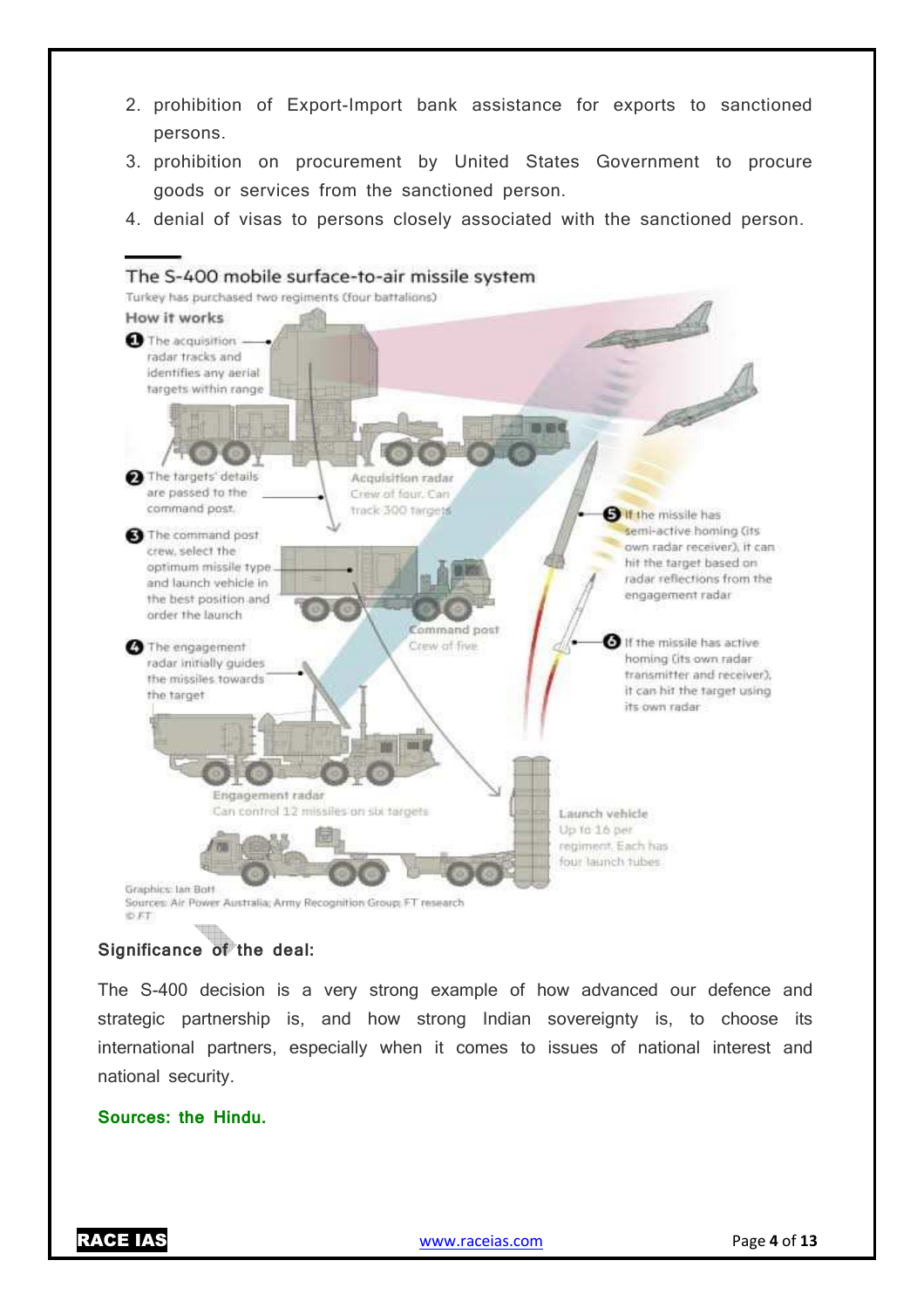# **Parboiled rice:**

#### **Context:**

The Centre has said it will stop the purchase of excess parboiled rice, of which Telangana is a major producer.

• The demand for parboiled rice has come down in recent years.

| <b>STATE</b>          | <b>STOCKS</b> |
|-----------------------|---------------|
| <b>Andhra Pradesh</b> | 0.66          |
| Telangana             | 16.52         |
| Chhattisgarh          | 1.49          |
| Odisha                | 2.07          |
| <b>Iharkhand</b>      | 2.98          |
| Kerala                | 3.00          |
| <b>TamilNadu</b>      | 12.09         |
| West Bengal           | 0.43          |
| Karnataka             | 0.1           |
| <b>Bihar</b>          | 1.09          |
| Haryana               | 0.11          |
| Punjab                | 0.04          |
| <b>TOTAL</b>          | 40.58         |

### **What is parboiled rice?**

**All The Second Street** 

It is rice that has been partially boiled at the paddy stage, before milling. Parboiling of rice is not a new practice, and has been followed in India since ancient times.

### **How is it prepared today?**

There are several processes for parboiling rice. For example:

1. CFTRI, Mysuru, uses a method in which the paddy is soaked in hot water for three hohours. The water is then drained and the paddy steamed for 20 minutes. Also, the paddy is dried in the shade.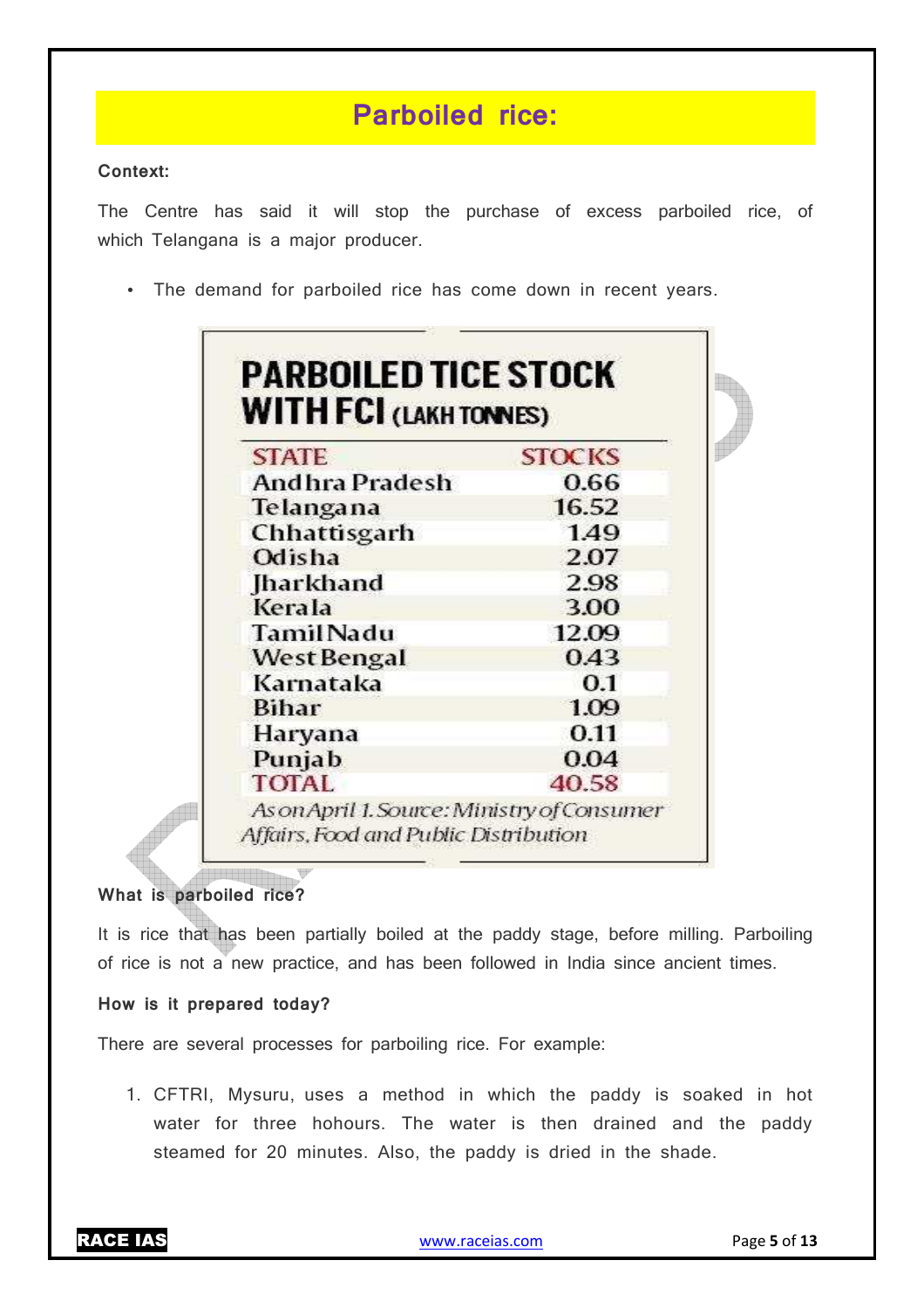2. Chromate soaking process: It uses chromate, a family of salt in which the anion contains both chromium and oxygen, which removes the odour from the wet rice.

All processes generally involve three stages — soaking, steaming and drying. After passing through these stages, the paddy goes for milling.

#### **What are the benefits?**

- Parboiling makes rice tougher. This reduces the chances of the rice kernel breaking during milling.
- Parboiling also increases the nutrient value of the rice.
- Parboiled rice has a higher resistance to insects and fungi.

#### **Disadvantages:**

- The rice becomes darker and may smell unpleasant due to prolonged soaking.
- Besides, setting up a parboiling rice milling unit requires a higher investment than a raw rice milling unit.

#### **Sources: Indian Express**

### **Why is India looking to boost wheat exports?**

#### **Context:**

Russia's invasion of Ukraine and the subsequent western sanctions on Russia have affected wheat exports from the Black Sea region and impacted food security in several countries, especially in Africa and West Asia.

• The disruption to global wheat supplies in turn has thrown open opportunities that India's grain exporters are eyeing, especially given the domestic surplus availability of the cereal.

#### **India's wheat production and consumption:**

India expects to produce 112 million tonnes of wheat in the current season. The government requires 24-26 million tonnes a year for its food security programmes.

#### **Status of India's wheat exports:**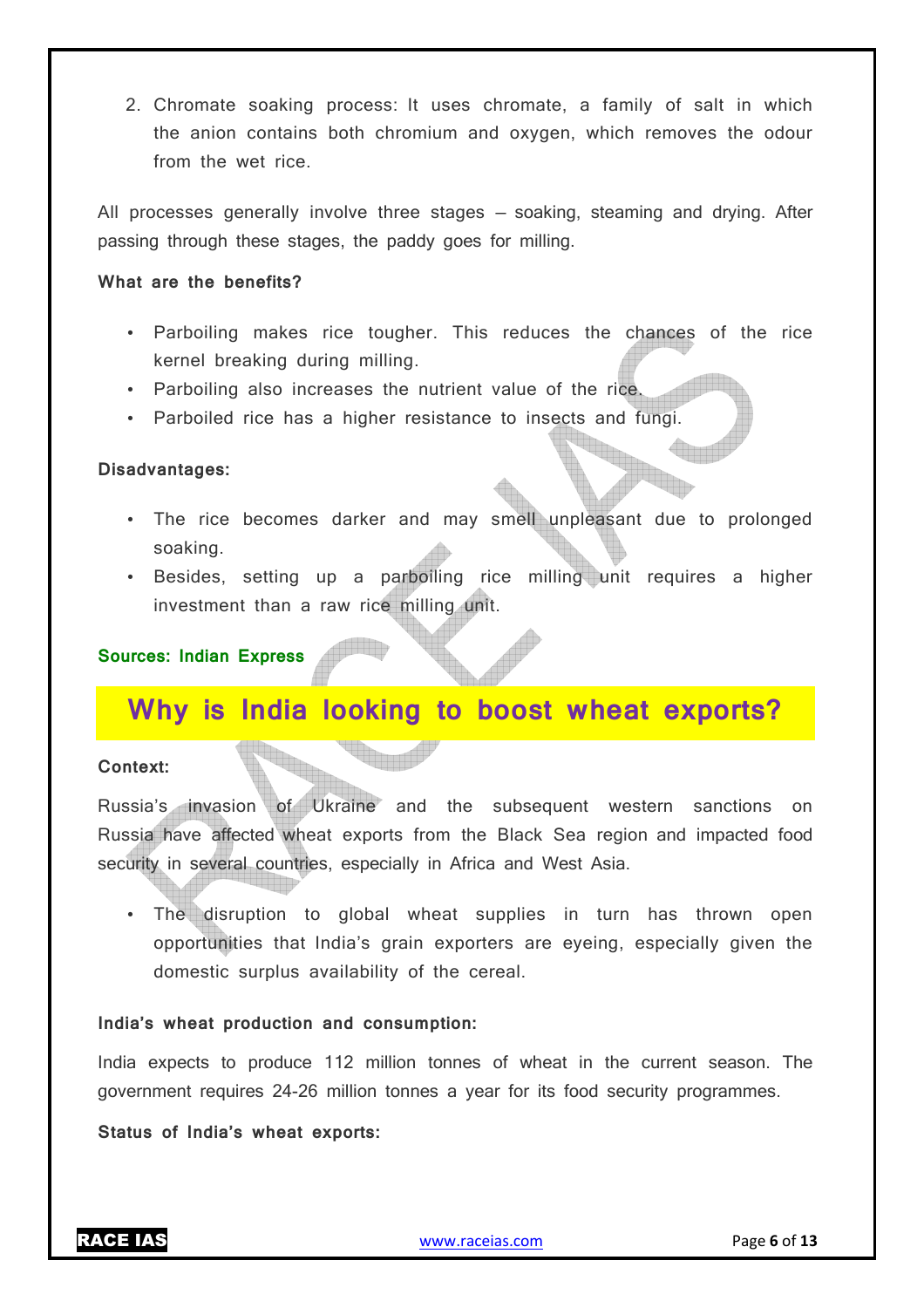- Wheat exports in the 2021-2022 financial year were estimated at 7.85 million tonnes, a quadrupling from 2.1 million tonnes in the previous year.
- Exports this fiscal are expected to be almost 10 million tonnes worth \$3 billion.

#### **Why India?**

More countries are turning to India because of the competitive price, acceptable quality, availability of surplus wheat and geopolitical reasons.

#### **Which new markets are expected to buy from India?**

Egypt, Jordan and countries in East Africa are also likely to source the foodgrain from India.

#### **What is being done to facilitate exports?**

- The Commerce Ministry has put in place an internal mechanism to facilitate it and get the paperwork ready for the related sanitary and phytosanitary applications to help facilitate shipments.
- The railways are providing rakes on priority to move the wheat.
- The railways, ports, and testing laboratories are all geared up to meet the requirements.

#### **Sources: the Hindu.**

## **Why is there a coal crisis in India?**

#### **Context:**

To battle the looming energy crisis in the country due to constraints on domestic coal supply, the central government has decided to take a number of steps to increase the use of imported coal for power generation, including for blending purposes.

#### **These steps include:**

- All the companies have been asked to operationalise their power plants at full capacity to reduce pressure on domestic coal demand.
- The Centre has decided to allow the cost of imported coal as a passthrough till December 2022.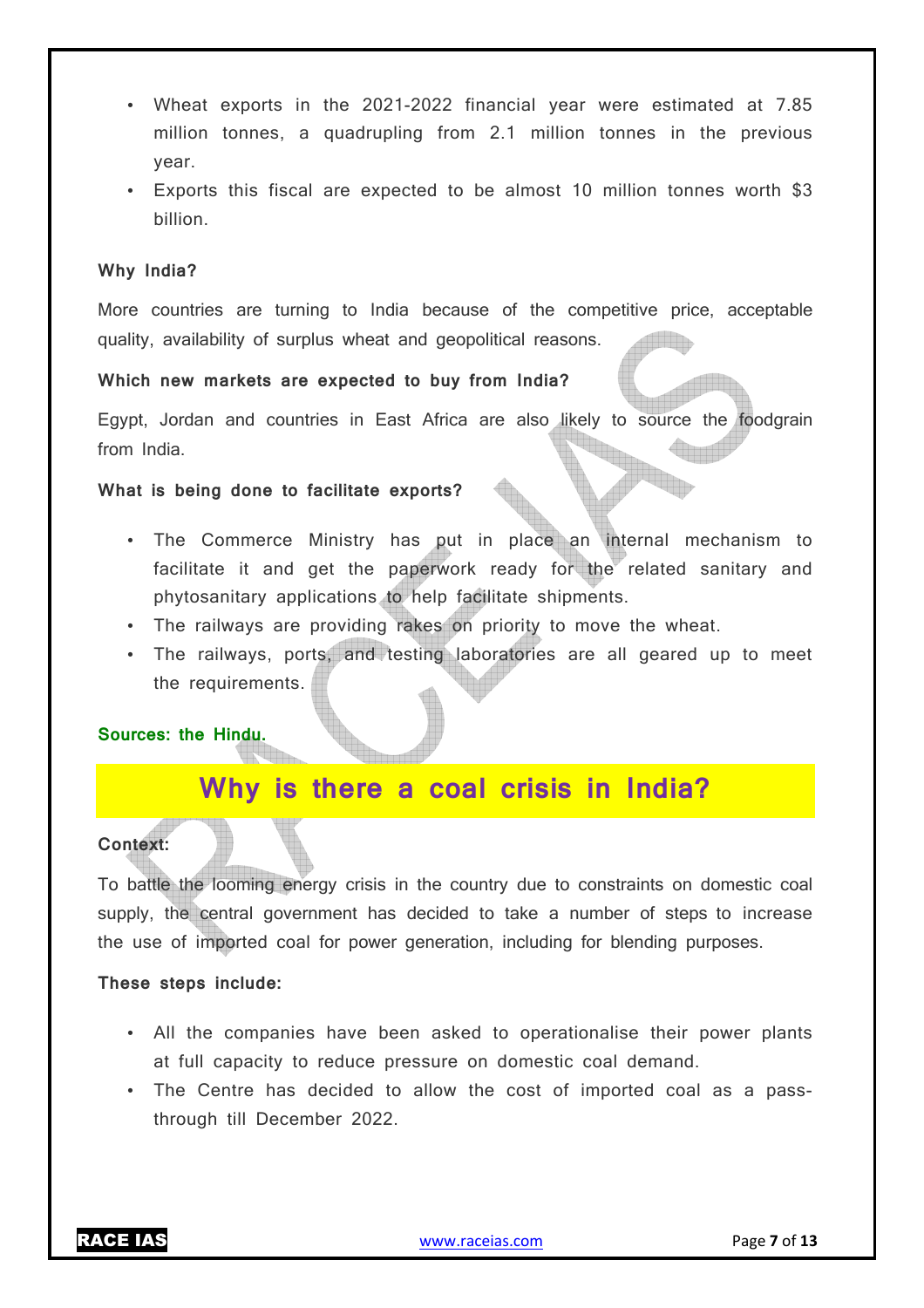• It has asked all the states to use imported coal for blending purposes to the extent of 10% instead of only 4% to ensure maintaining adequate coal stocks at the power plant as per the advised coal stock norms.



#### **What's the issue?**

India is the world's second largest coal producer, with the world's fourth largest reserves, but a steep surge in power demand that has outstripped pre-pandemic levels means state-run Coal India's supplies are no longer enough.

#### **How bad is the situation?**

The situation is "touch and go", and could be "uncomfortable" for up to six months.

- The coal stocks at its thermal power plants can supply just days of fuel.
- The coal stocks at the power plant end were only 36% of the normative requirement which would be sufficient for only about 11 days.
- This is worrisome because coal-fired plants make up nearly 70% of India's power source mix.
- It is expected that the peak demand may increase up to 210 GW in April'2022.
- Therefore, all the coal-based power plants need to have adequate coal stocks, enabling supply of coal-based power to the extent of about 160 GW during peak hours.

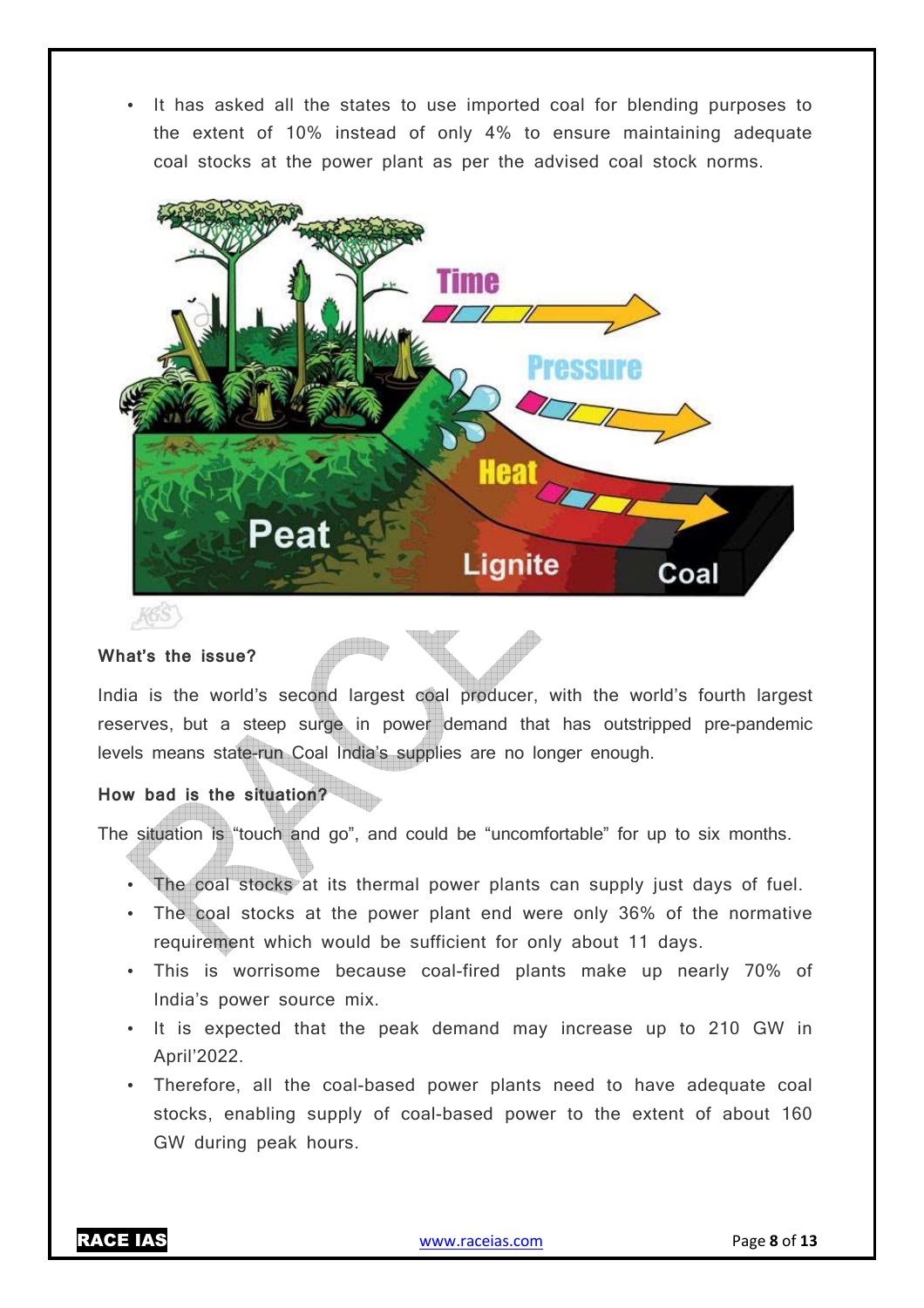#### **Reasons for the shortage:**

- Sharp fall in imports due to high prices.
- Increased economic activity after the second wave of the pandemic has driven up demand for coal.

#### **Impact of the shortage:**

- If industries face electricity shortages it could delay India's economic reopening.
- Some businesses might downscale production.
- India's population and underdeveloped energy infrastructure will mean the Power Crisis could hit long and hard.

#### **What next?**

- Coal India and NTPC Limited are working to raise output from mines.
- The government is trying to bring more mines on stream to boost supply.
- India will need to amp its imports despite the financial cost.

#### **Recent Reforms In Coal Sector:**

- Commercial mining of coal allowed, with 50 blocks to be offered to the private sector.
- Entry norms will be liberalised as it has done away with the regulation requiring power plants to use "washed" coal.
- Coal blocks to be offered to private companies on revenue sharing basis in place of fixed cost.
- Coal gasification/liquefaction to be incentivised through rebate in revenue share.
- Coal bed methane (CBM) extraction rights to be auctioned from Coal India's coal mines.

#### **Challenges ahead:**

- 1. Coal is the most important and abundant fossil fuel in India. It accounts for 55% of the country's energy needs. The country's industrial heritage was built upon indigenous coal.
- 2. Commercial primary energy consumption in India has grown by about 700% in the last four decades.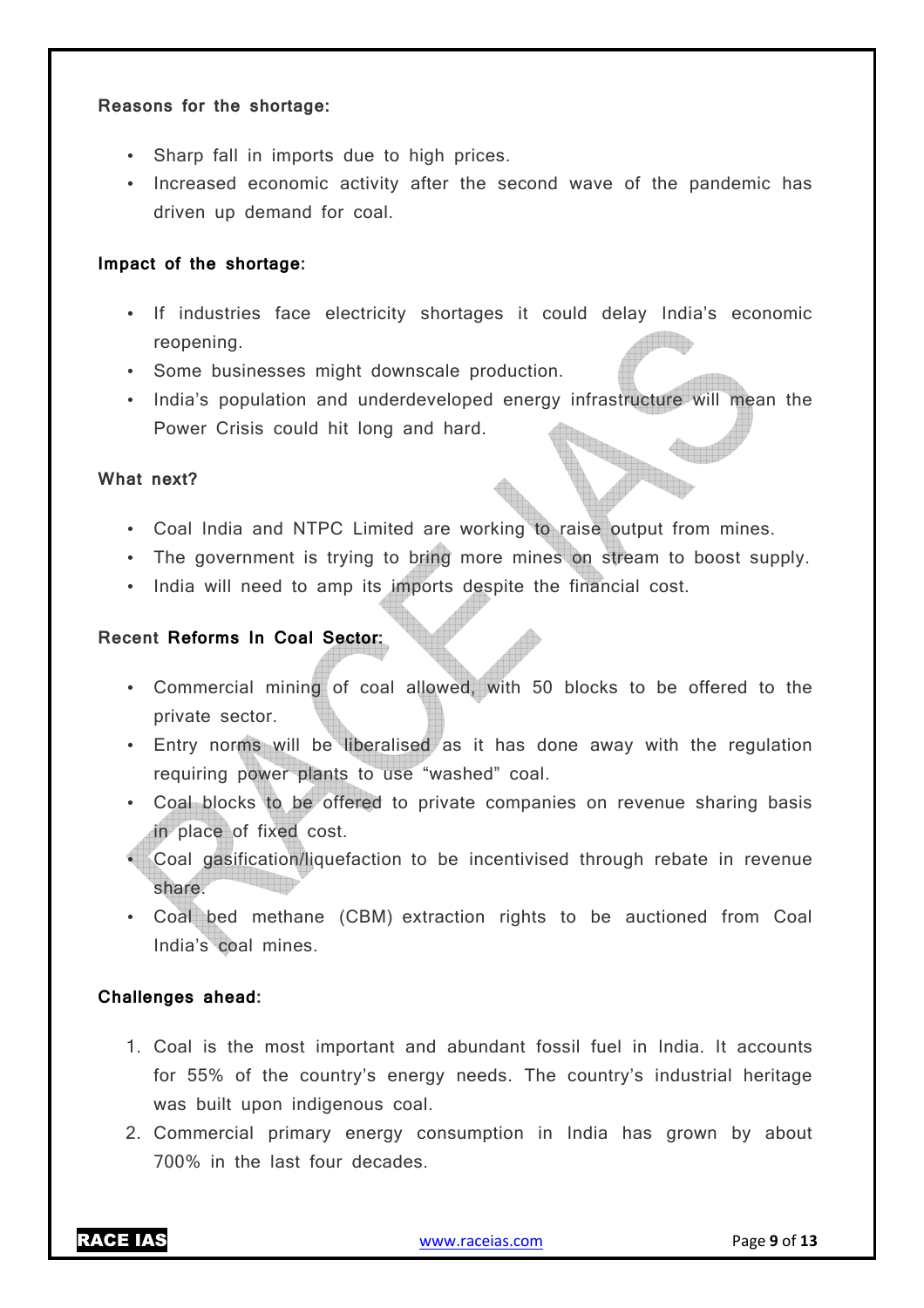- 3. The current per capita commercial primary energy consumption in India is about 350 kgoe/year which is well below that of developed countries.
- 4. Driven by the rising population, expanding economy and a quest for improved quality of life, energy usage in India is expected to rise.
- 5. Considering the limited reserve potentiality of petroleum & natural gas, eco-conservation restriction on hydel project and geo-political perception of nuclear power, coal will continue to occupy centre-stage of India's energy scenario.



# **Ammonia in Yamuna:**

**Context:** 

Water supply was disrupted in parts of Delhi once again when ammonia levels in the **Yamuna river** remained high on 16th April.

• The concentration of ammonia in the river was 7.4 ppm (parts per million), seven times the level of around 1 ppm that the Delhi Jal Board's water treatment plants (WTPs) can process.

**What is the acceptable limit?**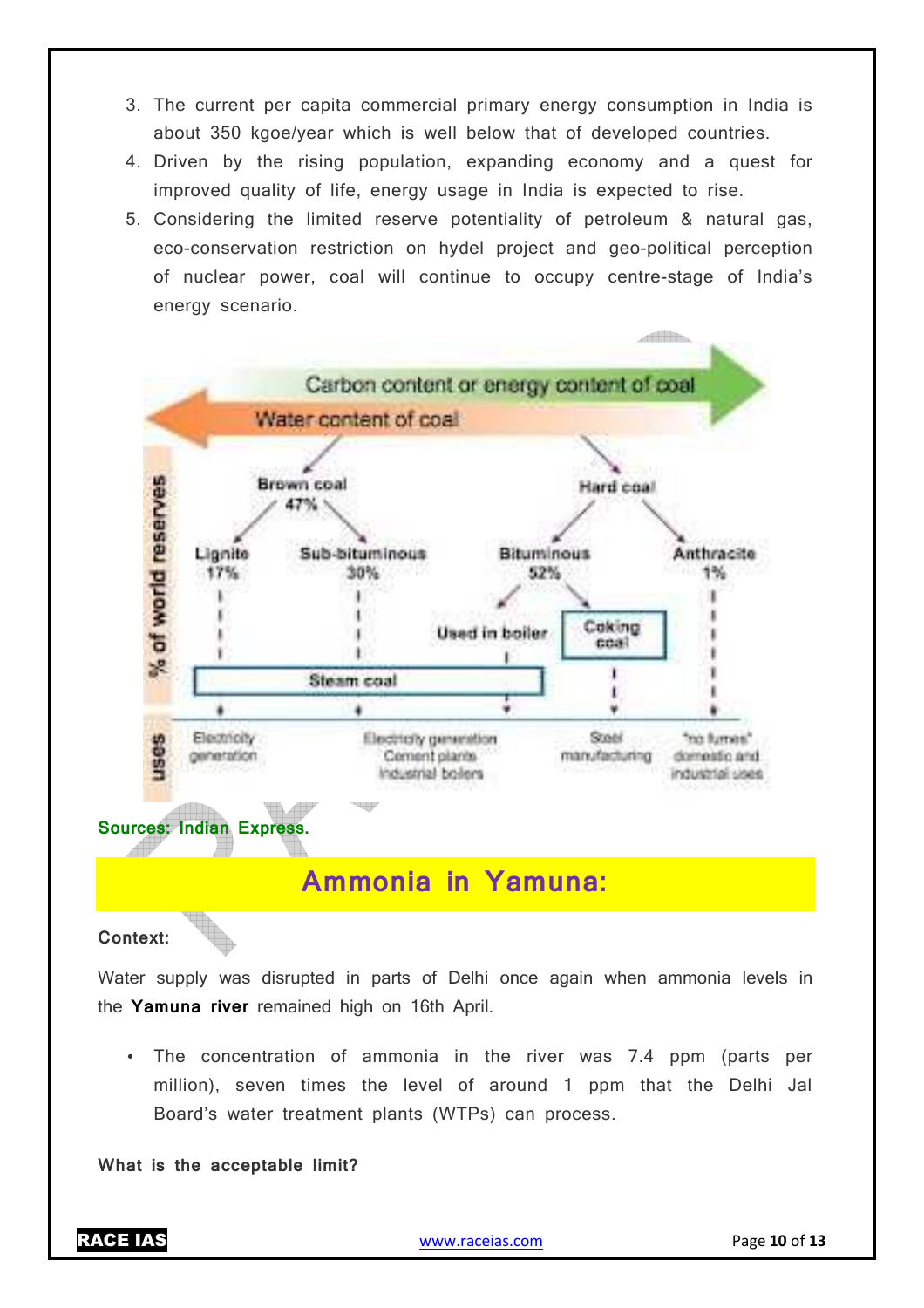The acceptable maximum limit of ammonia in drinking water, as per the Bureau of Indian Standards, is 0.5 ppm.

#### **What is ammonia and what are its effects?**

Ammonia is a colourless gas and is used as an industrial chemical in the production of fertilisers, plastics, synthetic fibres, dyes and other products.

- It consists of hydrogen and nitrogen. In its aqueous form, it is called ammonium hydroxide.
- This inorganic compound has a pungent smell.
- Occurrence: Ammonia occurs naturally in the environment from the breakdown of organic waste matter.
- It is lighter than air.

#### **Contamination:**

It may find its way to ground and surface water sources through industrial effluents or through contamination by sewage.

- If the concentration of ammonia in water is above 1 ppm it is toxic to fishes.
- In humans, long term ingestion of water having ammonia levels of 1 ppm or above may cause damage to internal organs.

### **How does it enter the Yamuna?**

The most likely source is believed to be effluents from dye units, distilleries and other factories in Panipat and Sonepat districts in Haryana, and also sewage from some unsewered colonies in this stretch of the river.

#### **What needs to be done?**

- 1. Stringent implementation of guidelines against dumping harmful waste into the river.
- 2. Making sure untreated sewage does not enter the water.
- 3. Maintain a sustainable minimum flow, called the ecological flow. This is the minimum amount of water that should flow throughout the river at all times to sustain underwater and estuarine ecosystems and human livelihoods, and for self regulation.

#### **Challenges ahead:**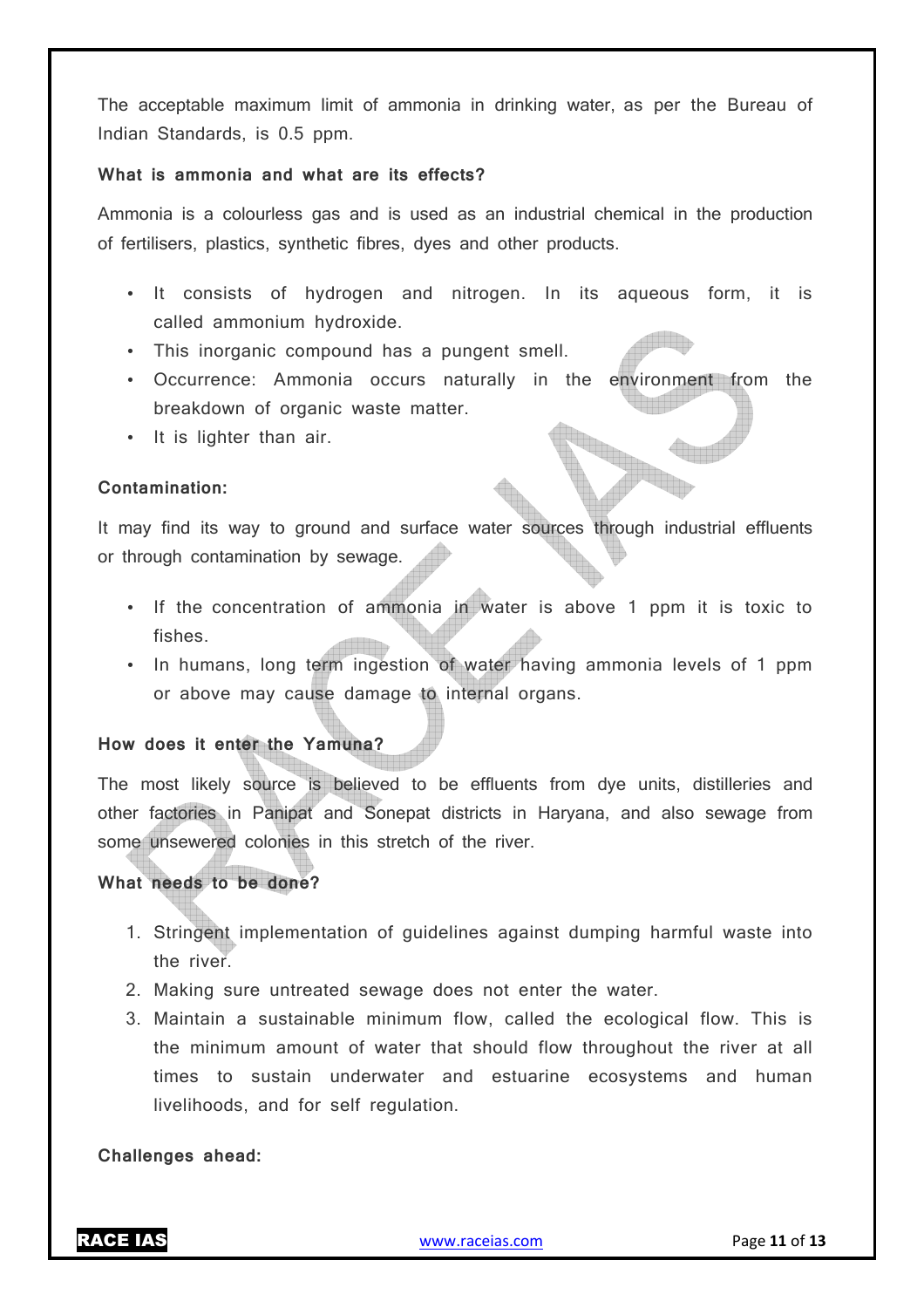- 1. Delhi depends on Haryana for up to 70 per cent of its water needs.
- 2. Haryana, with a large number of people involved in agriculture, has water paucity issues of its own.
- 3. Both states have argued over maintaining 10 cumecs (cubic meter per second) flow in the Yamuna at all times.
- 4. Both states have approached the courts several times over the past decade to get what they call an equitable share of water.
- 5. The lack of a minimum ecological flow also means accumulation of other pollutants. After water is extracted from the river for treatment in North East Delhi, what flows is mostly untreated sewage and refuse from homes, runoff from storm water drains and effluents from unregulated industry.

#### **Sources: Indian Express.**

### **What is a 'Poison Pill' defence?**

Twitter has countered Elon Musk's offer to buy the company for more than \$43 billion with a corporate tool known as a poison pill, a defensive strategy familiar to boardrooms trying to fend off takeovers but less familiar to everyday investors.

- This defense mechanism was developed in the 1980s as company leaders, facing corporate raiders and hostile acquisitions, tried to defend their businesses from being acquired by another enterprise, person or group.
- A poison pill is a maneuver that typically makes a company less palatable to a potential acquirer by making it more expensive for the acquirer to buy shares of the target company above a certain threshold.

### **Sir Chhotu Ram:**

- Born in 1881, he was a prominent politician in British India's Punjab Province.
- He championed the interest of oppressed communities of the Indian subcontinent. For this feat, he was knighted in 1937.
- He was a co-founder of the National Unionist Party.

The enactment of two agrarian laws was primarily due to his contribution- the Punjab Relief Indebtedness Act of 1934 and the Punjab Debtor's Protection Act of